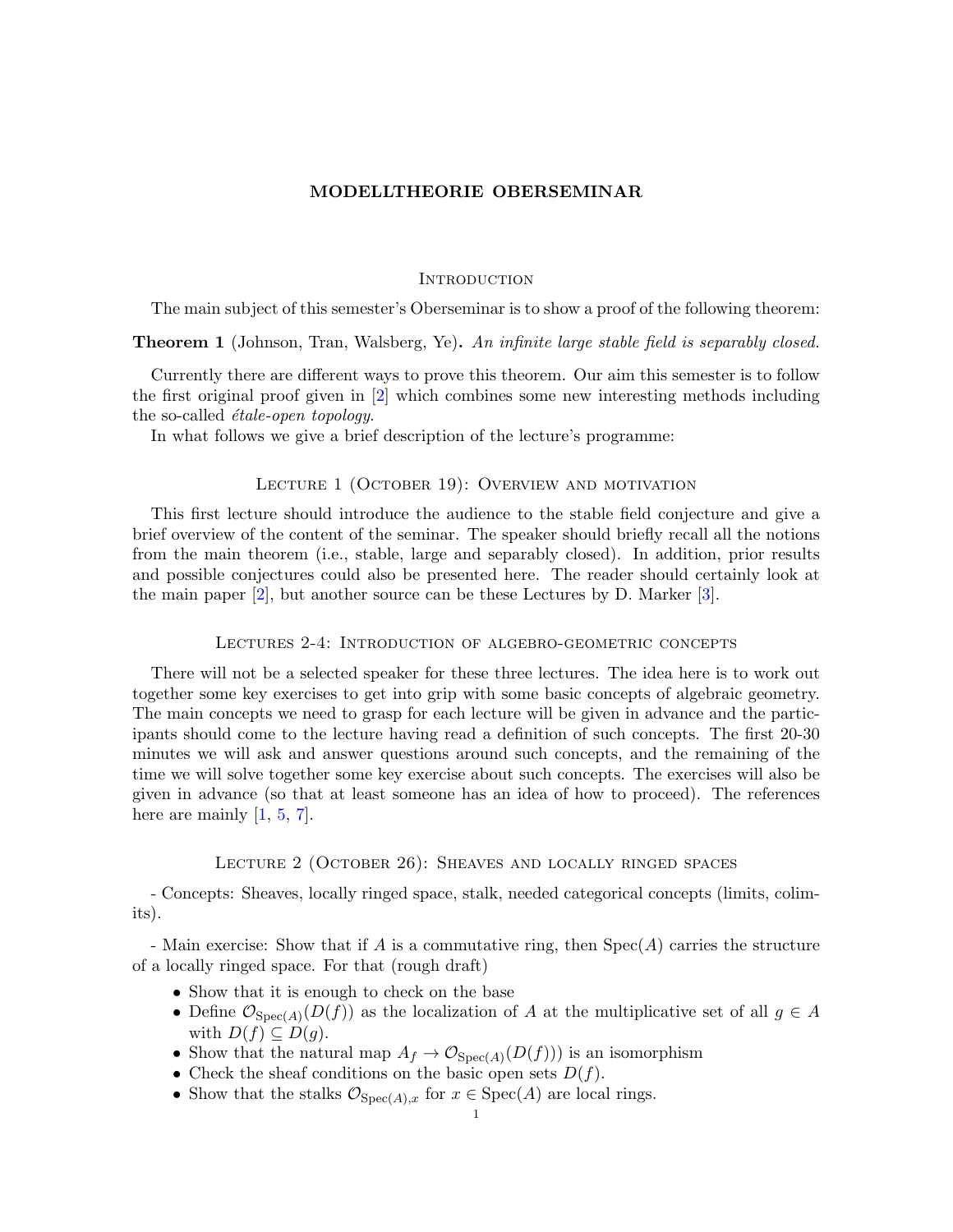# Lecture 3 (November 2): Schemes and morphisms

- Concepts: Affine scheme, scheme of finite type, morphism of schemes, K-point.

Exercises:

- Give the definitions of  $\mathbb{A}^n$ ,  $\mathbb{P}^n$  and  $\mathbb{G}_m$ . Show that they are reduced schemes of finite type.

Lecture 4 (November 9): More on morphisms

- Concepts: Base change, smooth morphism, regular points, open (closed) immersions, étale morphism.

Exercises:

- Show that open immersions, closed immersions and smooth morphisms are stable under base change

## LECTURE 5 (NOVEMBER 16): SYSTEMS OF TOPOLOGIES

From this Lecture on, we start again the usual Lecture method we one speaker per Lecture. The main objective of this lecture is go over [\[2,](#page-2-0) Section 4].

# 1. LECTURE  $6$  (NOVEMBER 23): ÉTALE OPEN TOPOLOGY

Introduce the etale-open topology and prove that it is a system of topologies. All the material is contained in [\[2,](#page-2-0) Section 5].

2. Lecture 7 (November 30): Algebra vs topology

Show the main properties of the étale-open topology. In particular, prove  $[2,$  Theorem C. The material is contained in [\[2,](#page-2-0) Section 6].

# 3. Lecture 8 (December 7): Stability theory

This lecture is a brief introduction to stability theory with an eye towards stable groups and fields. The speaker should give some of the equivalent definitions of a stable theory (not the order property, number of types, definable types), provide common examples such as algebraically closed fields and separably closed fields. The main reference is Chapter 8 of [\[6\]](#page-2-5) (it also contains a proof that separably closed fields are stable [\[6,](#page-2-5) Example 8.6.7]).

4. Lectures 9 and 10 (December 7 and January 11): Stable groups

In this two lectures we introduce stable groups and some of its main properties. The two speakers should prepare these talks in close coordination. The aim is to show that a stable field has a unique additive generic type which also agrees with the multiplicative generic type. Some properties of genericity will be needed. In order to obtain this, some properties on chain conditions and general properties on groups will be needed. The main reference is [\[4,](#page-2-6) Chapter 5] which uses tools from different chapters. The lecturer will choose how to order the material to get to the main result [\[4,](#page-2-6) Theorem 5.10.], possibly in the next lecture.

# 5. Lecture 10 (January 11): Stable groups 2

Here we continue the study of stable groups. We will also prove a local version of this result which appears in [\[2,](#page-2-0) Section 2].

<span id="page-1-0"></span>: